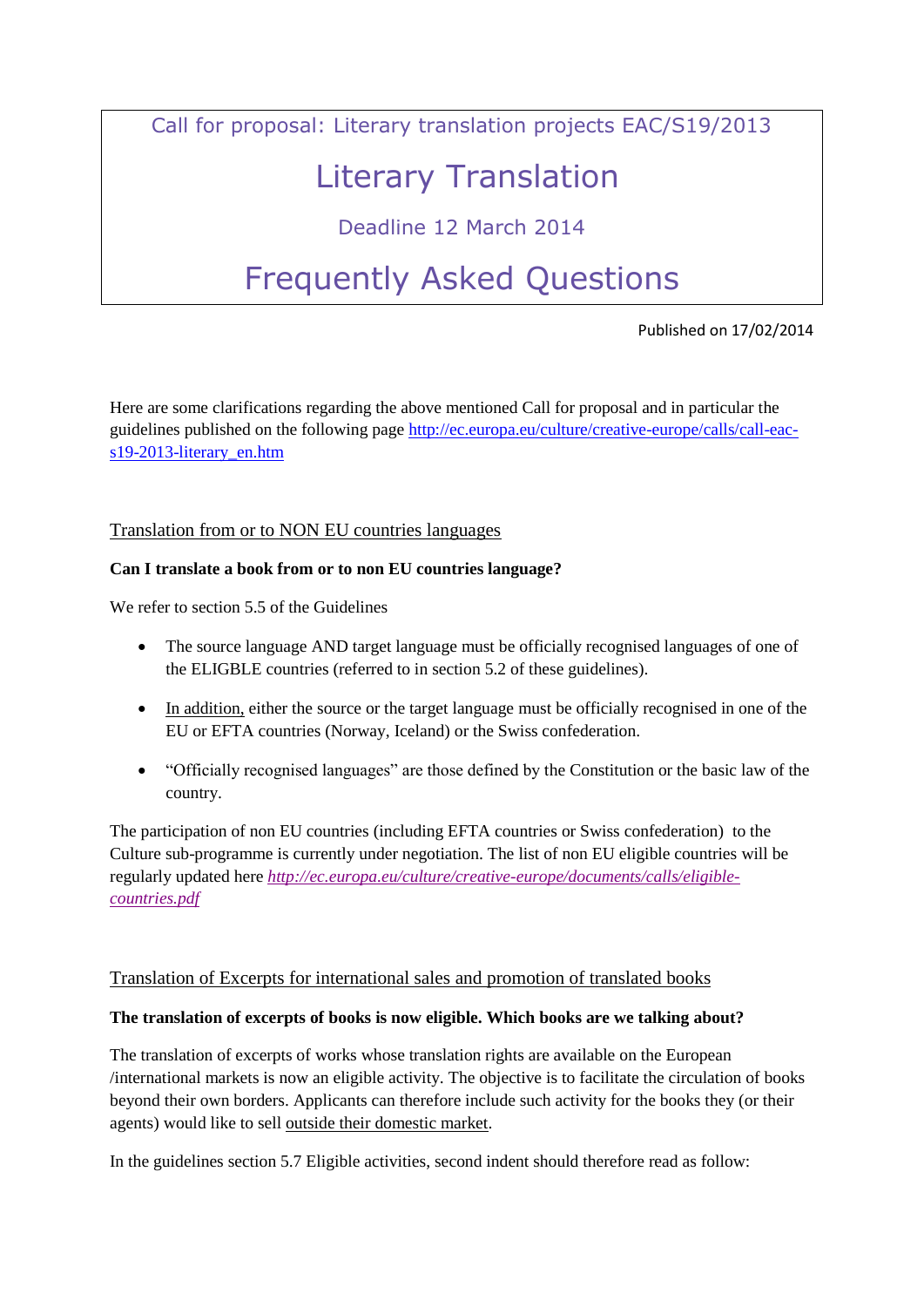*"Translation of excerpts of the translated works of fiction for the catalogues of publishers and publishing houses to help foster the selling of rights either within Europe or beyond; "*

In addition the promotion and dissemination of translated books are also eligible activities and can include for instance the publication of excerpts of the translated books in brochures or online catalogues.

#### Application package –electronic version of the original books

**In the guidelines (annex 2) it is says "***The application package to be sent by post must contain Electronic copies of all the books proposed for translation***." Is it a electronic version of a book that is publically available on-line as an e-book OR this can also be understood as ANY digital format of a book (for example: scanned photocopies of a paper book or PDF version of a book as prepared before sent to the printing house ...)?**

Any electronic version of the book is acceptable (including pre-printing version) providing they are accompanied by the necessary documents proving that the book has already been published (such as photocopy of the cover page).

#### Translation rights and copyrights

#### **Should the publishing house possess the authors' rights when applying?**

Publishing house do not need to possess the translation rights when applying however we refer to section 5.6 of the guidelines:

*The application package must contain, amongst other documents listed in Annex 2, a declaration on works to be translated which must follow a mandatory template.* 

*In case of selection, the beneficiaries will have to demonstrate that they own the necessary rights relating to the works proposed for translation, as well as submit the signed contracts with the translators. The beneficiaries will have to provide the Agency with the formal agreement on rights, authorising the publisher to translate, print/release and sell the work, as well as the signed contracts with the translators, for each book within 2 months after the date on which they received the notification of the award decision. The books for which the beneficiaries cannot make the formal agreement on rights and the contracts with the translators available within this time limit will become ineligible. If this has the effect of calling into question the award decision in the light of the eligibility criteria, the Agency will not sign the (specific) grant agreement/decision.*

**"Concerning eligible costs for literary translations projects. In the budget form there is a section "copyright". Does this mean the cost for acquiring the copyright for publication (translation, printing and sell) from the author of the book? "**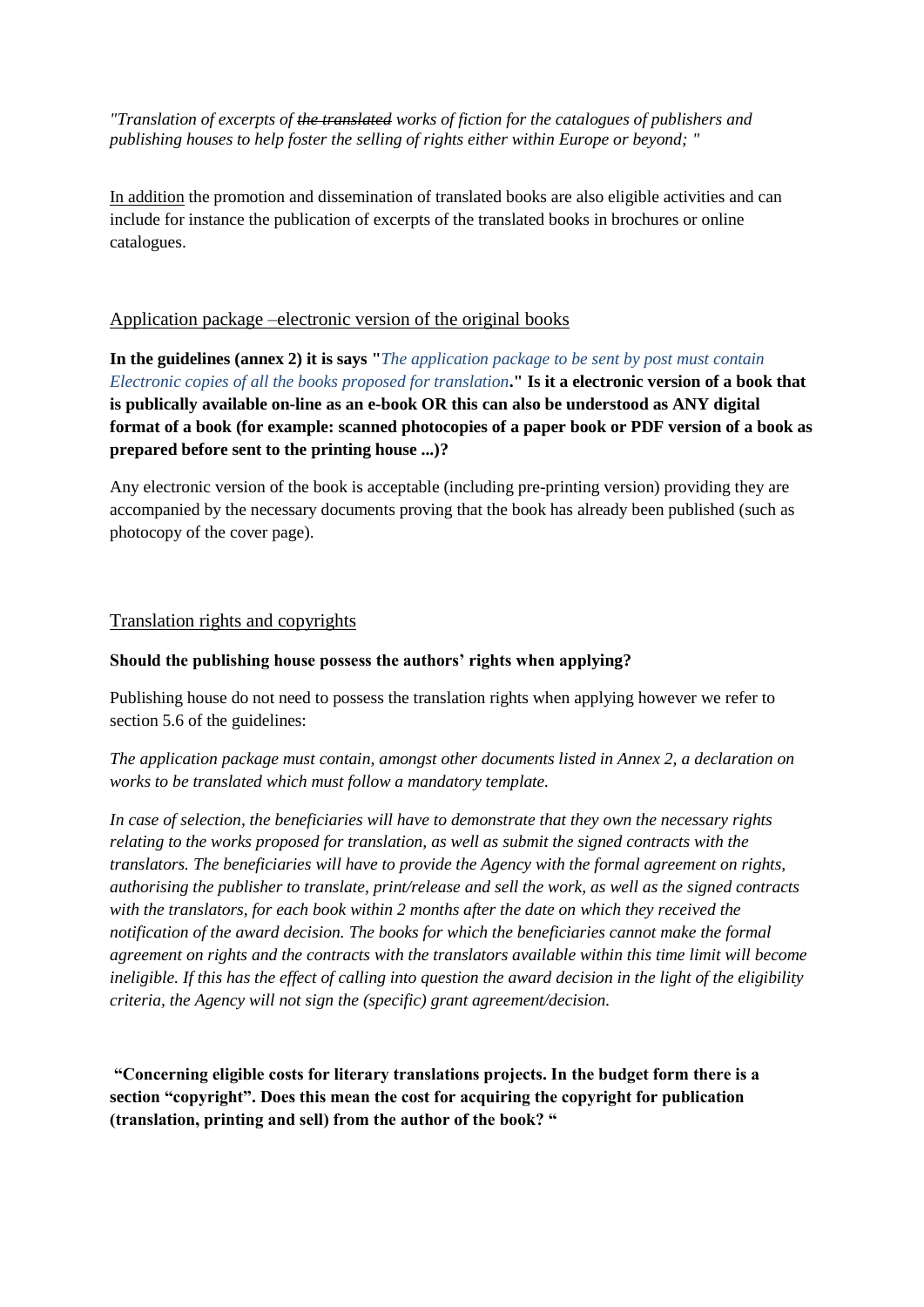Purchase of translation right or author's right are not eligible costs. In the budget form "copyright "refers to other copyright costs necessary for the publication (such as image, photo etc..)

# Application for 2-year or FPA

# **I publish more than 10 translated books per year can I apply to both an FPA and a 2-year contracts with a different package of books?**

We refer to section 2.2 "target projects" and in particular 5.4 "eligible projects" (last paragraph) : *"Applicants must choose to apply either for a two year project or for a framework partnership."*

It is not allowed to apply more than once to support to literary translation under the same deadline even with a different package of books.

# Framework partnership Agreement (FPA)

**In case of FPA will the final payment of 30% only be transferred after the whole project has been implemented which means after three years? Or is a interim payment foreseen in the course of the project linked to a interim report?**

Activities implemented by beneficiaries of FPA will be contracted via 3 annual specific agreements. A final report will have to be submitted at the end of each year and a final payment will be made.

 $FPA = 3$  annual contracts = 3 final reports = 3 final payments

# **Does the FPA require the applicant to finish at the end of the 1st year all activities related to the 1st year package, such as print, promotion and distribution?**

All activities foreseen under the first year specific agreement should be completed at the end of the first year. There will not be any extension beyond the 12 month duration of each annual specific agreement. In the second year FPA beneficiaries might propose "eligible activities" such as promotion that relate to books including in the package of first year (if this was not foreseen in the first year). This must be clear in the long term strategy.

### **"Audit reports and financial capcity**

# **We will apply for an FPA but request less than 60 000 euro per year. Do I need to submit an audit report?**

YES In case of Framework partnership agreement it is necessary to assess the financial capacity of the applicant organization on the basis of the documents required under 7.2 AND 7.3 :

- a declaration on their honour –

- the financial statements (including the balance sheet, the profit and loss accounts and the annexes) of the last two financial years for which the accounts have been closed

- financial capacity form provided for in the application form, filled in with the relevant statutory accounting figures, in order to calculate the ratios as detailed in the form.